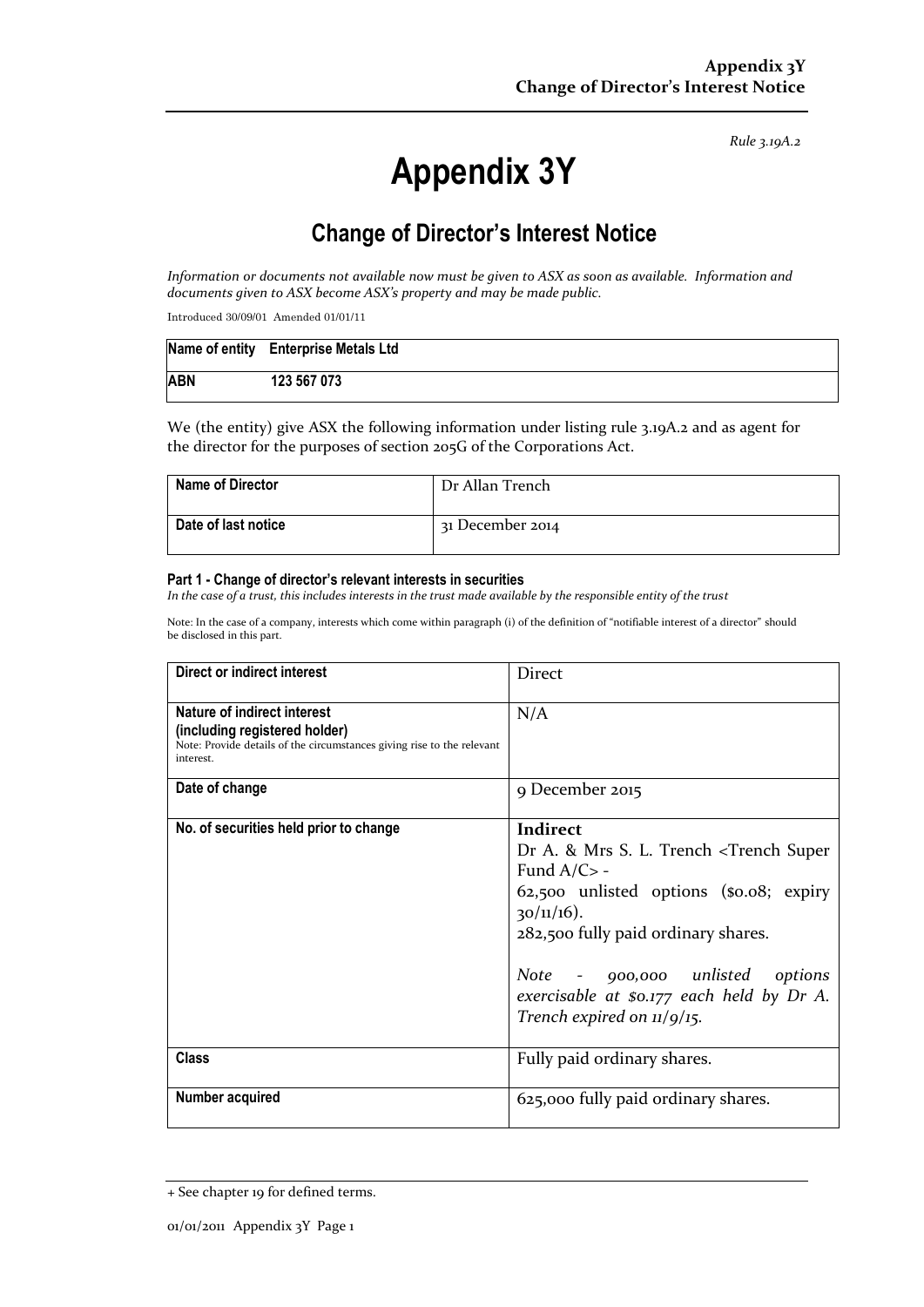| Number disposed                                                                                                                                                            | Nil.                                                                                                                                                                                                                                                                                |
|----------------------------------------------------------------------------------------------------------------------------------------------------------------------------|-------------------------------------------------------------------------------------------------------------------------------------------------------------------------------------------------------------------------------------------------------------------------------------|
| <b>Value/Consideration</b><br>Note: If consideration is non-cash, provide details and estimated<br>valuation                                                               | \$0.032 per fully paid ordinary share.                                                                                                                                                                                                                                              |
| No. of securities held after change                                                                                                                                        | <b>Direct</b><br>Dr A. Trench -<br>625,000 fully paid ordinary shares.<br>Indirect<br>Dr A. & Mrs S. L. Trench <trench super<br="">Fund <math>A/C</math> -<br/>62,500 unlisted options (\$0.08; expiry<br/><math>30/11/16</math>).<br/>282,500 fully paid ordinary shares.</trench> |
| Nature of change<br>Example: on-market trade, off-market trade, exercise of options,<br>issue of securities under dividend reinvestment plan, participation in<br>buy-back | Issue of fully paid ordinary shares in lieu<br>of 50% of outstanding Directors' fees for<br>the period 1 January 2015 to 31 December<br>2015 as approved by shareholders at the<br>2015 Annual General Meeting held on<br>24/11/15.                                                 |

### **Part 2 – Change of director's interests in contracts**

Note: In the case of a company, interests which come within paragraph (ii) of the definition of "notifiable interest of a director" should be disclosed in this part.

| <b>Detail of contract</b>                                                                                                                                                   | N/A |
|-----------------------------------------------------------------------------------------------------------------------------------------------------------------------------|-----|
| <b>Nature of interest</b>                                                                                                                                                   | N/A |
| Name of registered holder<br>(if issued securities)                                                                                                                         | N/A |
| Date of change                                                                                                                                                              | N/A |
| No. and class of securities to which<br>interest related prior to change<br>Note: Details are only required for a contract in<br>relation to which the interest has changed | N/A |
| Interest acquired                                                                                                                                                           | N/A |
| <b>Interest disposed</b>                                                                                                                                                    | N/A |
| <b>Value/Consideration</b><br>Note: If consideration is non-cash, provide details<br>and an estimated valuation                                                             | N/A |

<sup>+</sup> See chapter 19 for defined terms.